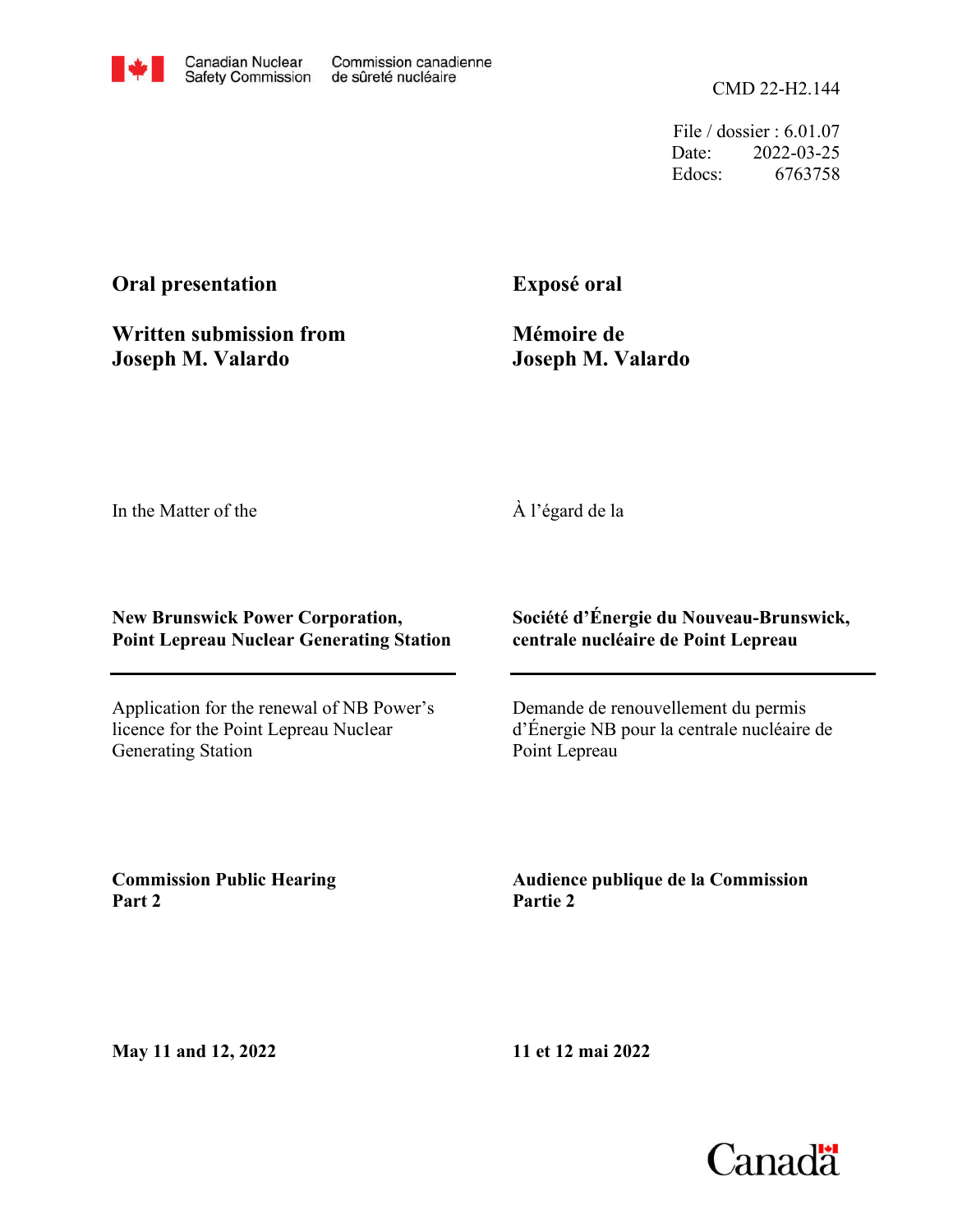Joseph M. Valardo 128 Leighside Court Grand Bay-Westfield, NB E5k 1Z4

#### March 11, 2022

**Secretariat** Canadian Nuclear Safety Commission 280 Slater Street Ottawa,ON K1P 5S9

cnsc.interventions.ccsn@canada.ca

Please accept this letter as a formal request for permission to participate as an intervener (in person) in the upcoming public hearing on the renewal of the NB Power operating license for the Point Lepreau Nuclear Generating Station.

I have a significant interest in the license renewal of the Point Lepreau Nuclear Generating Station, for several important reasons.

As an environmentally responsible Canadian citizen, resident of New Brunswick and a proud nuclear professional with 31 years of service at the Point Lepreau Nuclear Generating Station. I wish to see the station continue to operate successfully for the next generation of New Brunswickers. I firmly believe that nuclear power is the best source of low carbon energy and in the coming years and decades, we will be closing and replacing conventional power production facilities that currently use carbon-based fuel types. Point Lepreau G.S. will be needed more than ever to supply low carbon generated electricity for the residents of New Brunswick. Safely generating low carbon electricity is a responsibility we have to all Canadians, and one that PLNGS has achieved for over 4 decades.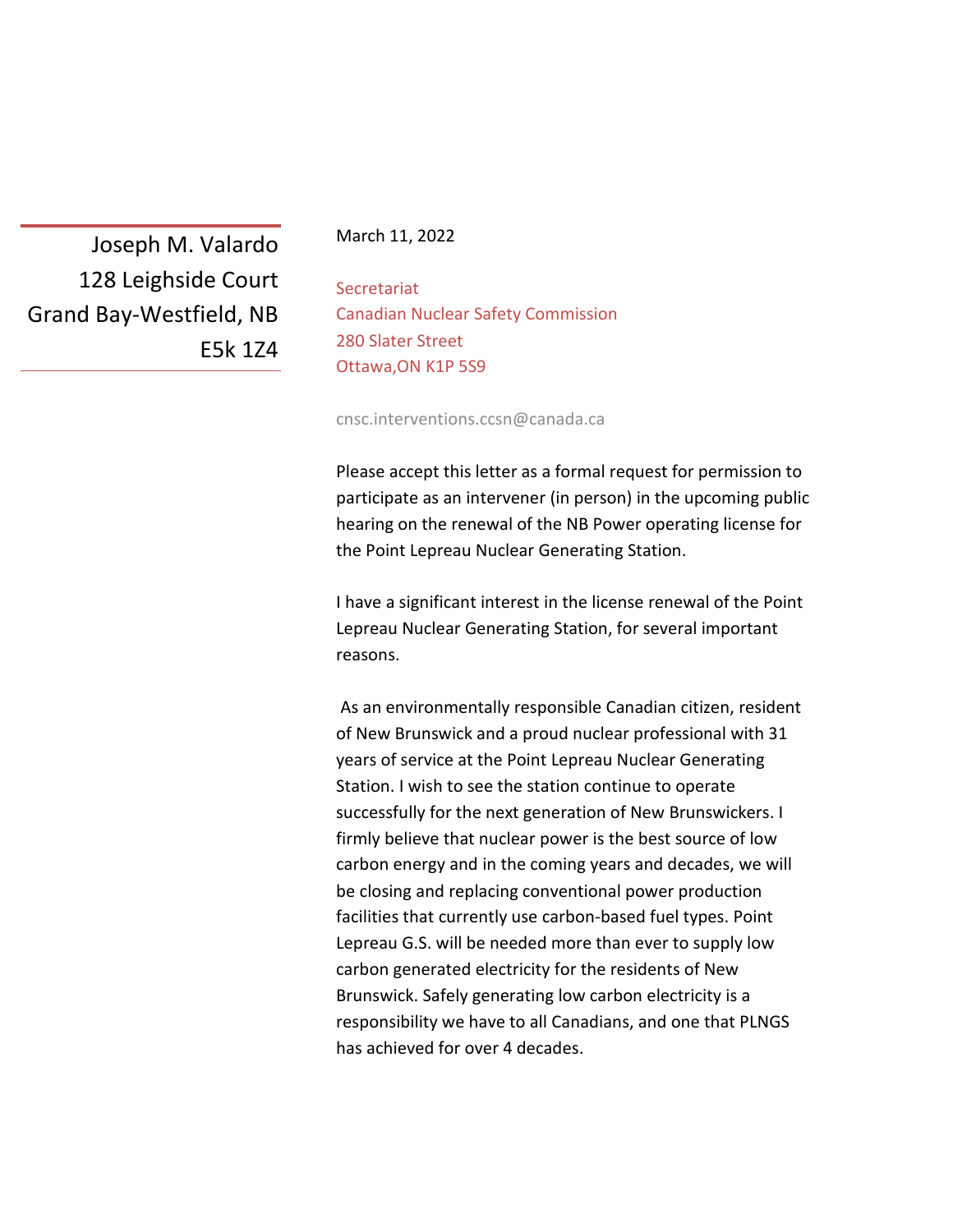My position at PLNGS as the Senior Safeguards Officer and Senior Nuclear Fuel Accountant has me responsible for the Nuclear Safeguards Program which is directly tied to the Station Operating License. My background, experience, training, and education, in the private sector, the Military and as a leader in the PLNGS Nuclear Response Force, has prepared me for my duties and responsibilities in this critical position.

This is a responsibility that I and NB Power take very seriously in support of Canada's obligations to nuclear accountability and to our community at large. NB Power is the only company that I have ever worked for that has such a high standard for safety culture. We have many checks and balances in place for everything we do, and especially in Safeguards, dealing with the accountability and reportability of fissionable and fertile nuclear substances, as well as ensuring compliance to all Federal and International agreements and treaties, to ensure the safety of employees, the public and the environment. To achieve a world class Safeguards program, we have an indepth training program as well as keeping extensive records on all OPEX and nuclear materials onsite. From the start of the nuclear fuel cycle, (arrival of material onsite), to the end, when and where we store the spent material. If called upon to provide records or reports, I have the capability to identify the number of fresh and used fuel bundles, their location, serial numbers, date they arrived onsite, content of nuclear material to the nanogram, as well as any movements of the material anywhere off or on site.

I keep an extensive archive of records, reports, and other data far longer than what is required by protocol. Doing so, I can supply information for anyone who requires it, such as the CNSC, IAEA or our peer stations across Canada.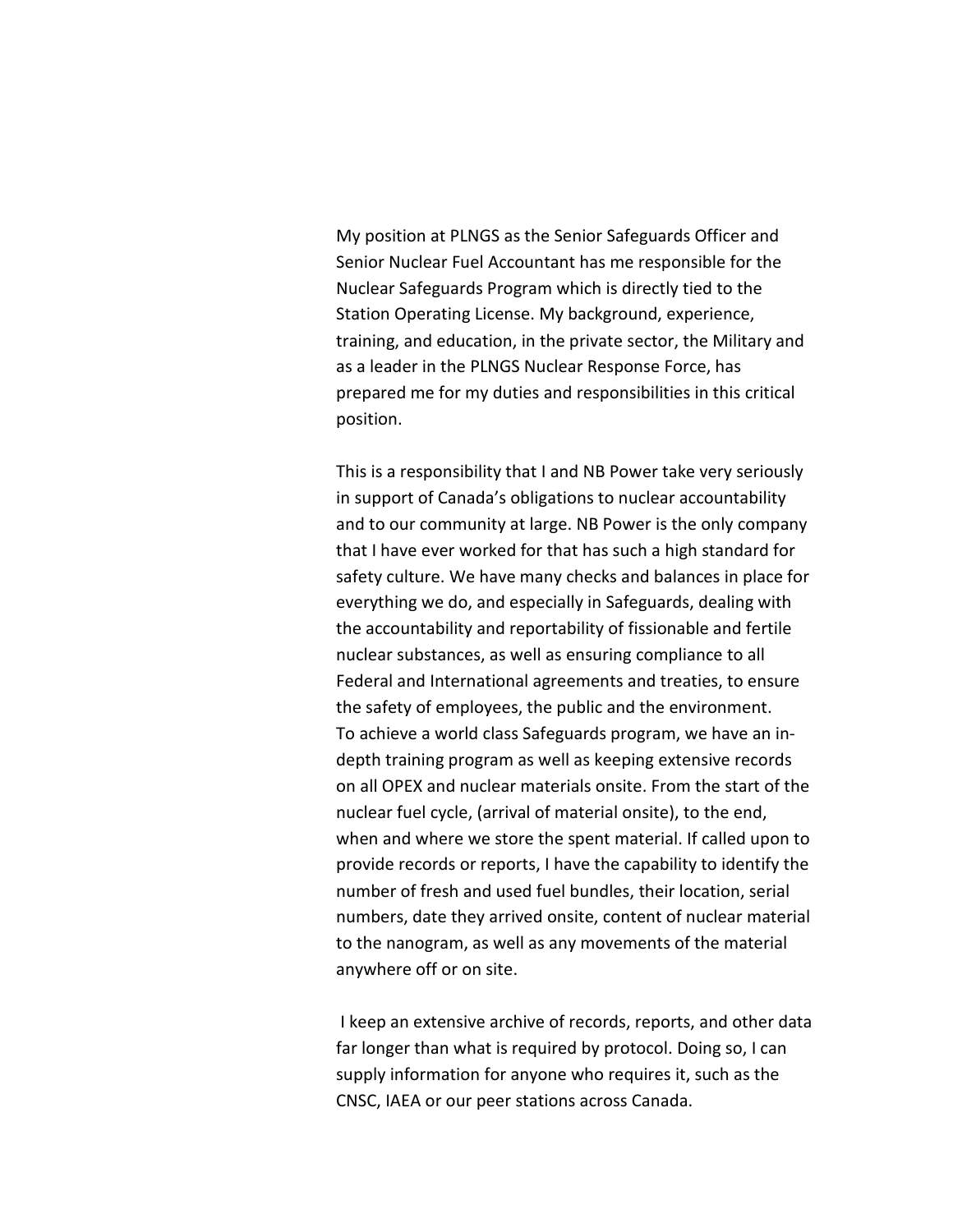Safeguards adds another layer of reassurance to our regulators and the public, that we are operating the station in a rigorous, safe, reliable manner based on openness and transparency.

I am proud to be a founding member of the newly established COG sponsored Nuclear Safeguards Industry Committee. The role of this Committee is to continue to build on the collaborative platform where members can share information and experience on the implementation of Nuclear Safeguards regulations and processes.

This has proven to be a great resource for the industry and has strengthened our Safeguards program by allowing us participation in program development both for Lepreau and for the industry at large.

Teamwork, peer checking and a strict adherence to our safety culture is part of our daily lives here. I could not perform my job without the support of my fellow employees and viceversa. I am confident that every report I write and all the data I collect, have been verified and peer checked down to the nano gram to ensure that utmost accuracy and reflects a true representation of our facility.

I am confident that NB Power and PLNGS, provides me with a safe and responsible work environment. I am also confident that if PLNGS is granted a 25-year operating license we will continue to operate PLNGS with the same high standards for safety and operations as it has before.

I am asking the Commission to approve the 25-year operating license for the Point Lepreau Nuclear Generating Station, and I